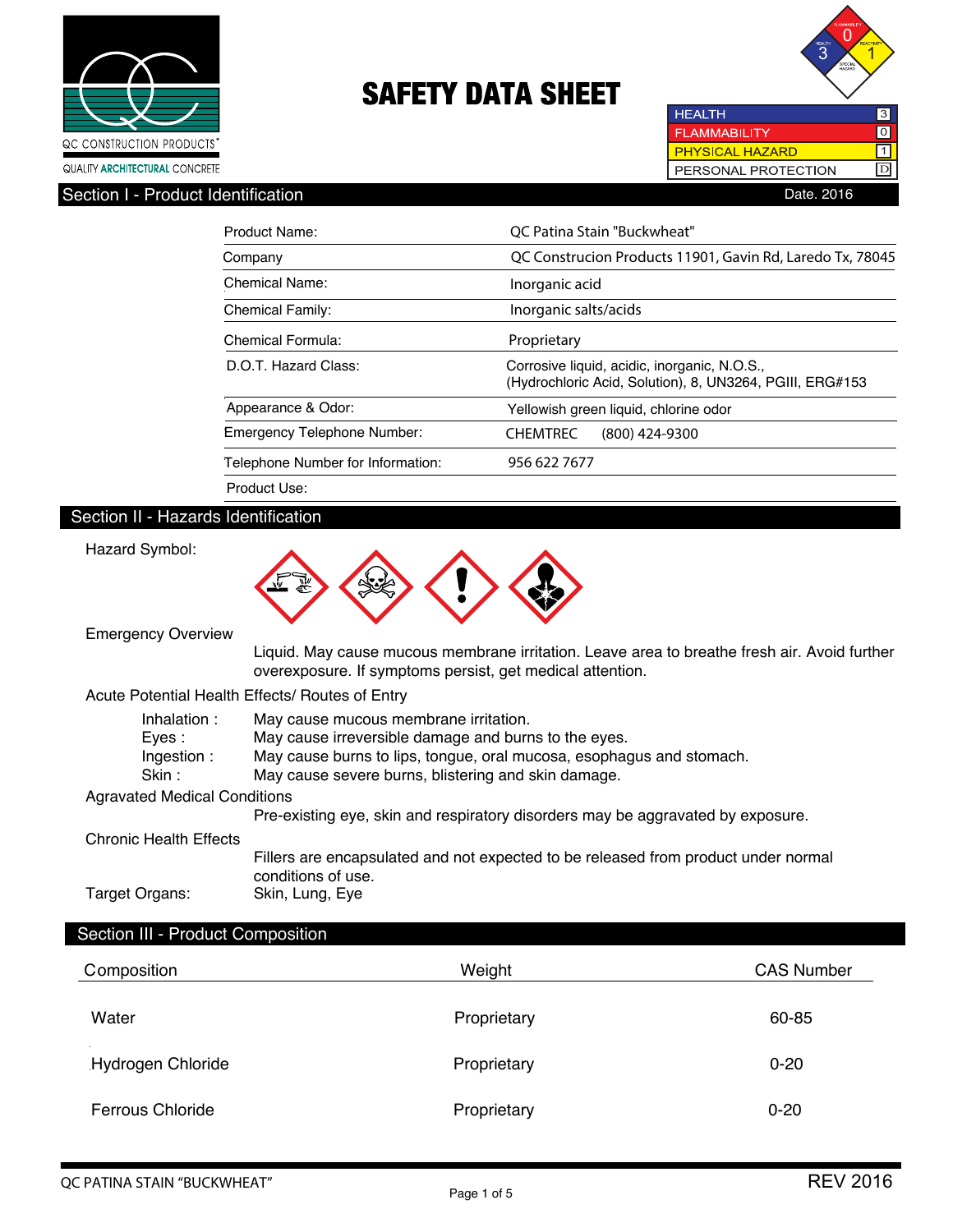# Section IV - First Aid Measures

Get immediate medical attention for any significant overexposure.

Inhalation : Leave area to breathe fresh air. Avoid further overexposure. If symptoms persist, get medical attention.

Eye contact : Flush with water for at least 15 minutes while holding eye lids apart. Get medical attention immediately.

Skin contact : Remove from skin and immediately flush with water for 15 minutes. Get medical attention.

Ingestion : Get medical attention. Do not induce vomiting.

| Section V - Fire Fighting Measure      |                                                                                                                                            |
|----------------------------------------|--------------------------------------------------------------------------------------------------------------------------------------------|
| Flash point :                          | Not available.                                                                                                                             |
| Method:                                | Not available.                                                                                                                             |
| Lower explosion limit :                | Not available.                                                                                                                             |
| Upper explosion limit :                | Not available.                                                                                                                             |
| Autoignition temperature :             | Not available.                                                                                                                             |
| Extinguishing media:                   | This product is not expected to burn under normal conditions of use.                                                                       |
| Hazardous combustion products:         | Carbon monoxide, carbon dioxide, and nitrogen oxides.                                                                                      |
| Protective equipment for firefighters: | Use accepted fire fighting techniques. Wear full firefighting protective<br>clothing, including self-contained breathing apparatus (SCBA). |
| Fire and explosion conditions :        | This product not expected to ignite under normal conditions of use.                                                                        |
| _ _ _ _ _ _ _ _ _ _ _ _ _<br>- -       |                                                                                                                                            |

# Section VI - Accidental Release Measures

Neutralize with alkaline material. Do not store in steel drums. Absorb spill in sand, earth or other suitable material.

## Section VII - Handling and Storage

Personal Protection Equipment

Prevent inhalation of vapor, ingestion, and contact with skin eyes and clothing. Keep container closed when not in use. Precautions also apply to emptied containers. Change soiled work clothes frequently. Clean hands thoroughly after handling. Store under normal warehouse conditions in sealed containers. Do not store or use near food.

Section VIII - Exposure Controls / Personal Protection

**SAFETY FIRST** 

| Respiratory protection:   | Use full engineering controls before relying on personal protective equipment.                                                                                                                                        |
|---------------------------|-----------------------------------------------------------------------------------------------------------------------------------------------------------------------------------------------------------------------|
| Hand protection :         | Protect hands with impervious gloves.                                                                                                                                                                                 |
| Eye protection :          | Wear chemical safety goggles and/or face shield to prevent eye contact. Do not wear<br>contact lenses. Do not touch eyes with contaminated body parts or materials. Have eye<br>washing facilities readily available. |
| Skin and body protection: | Prevent contact with shoes and clothing. Use rubber apron and overshoes.                                                                                                                                              |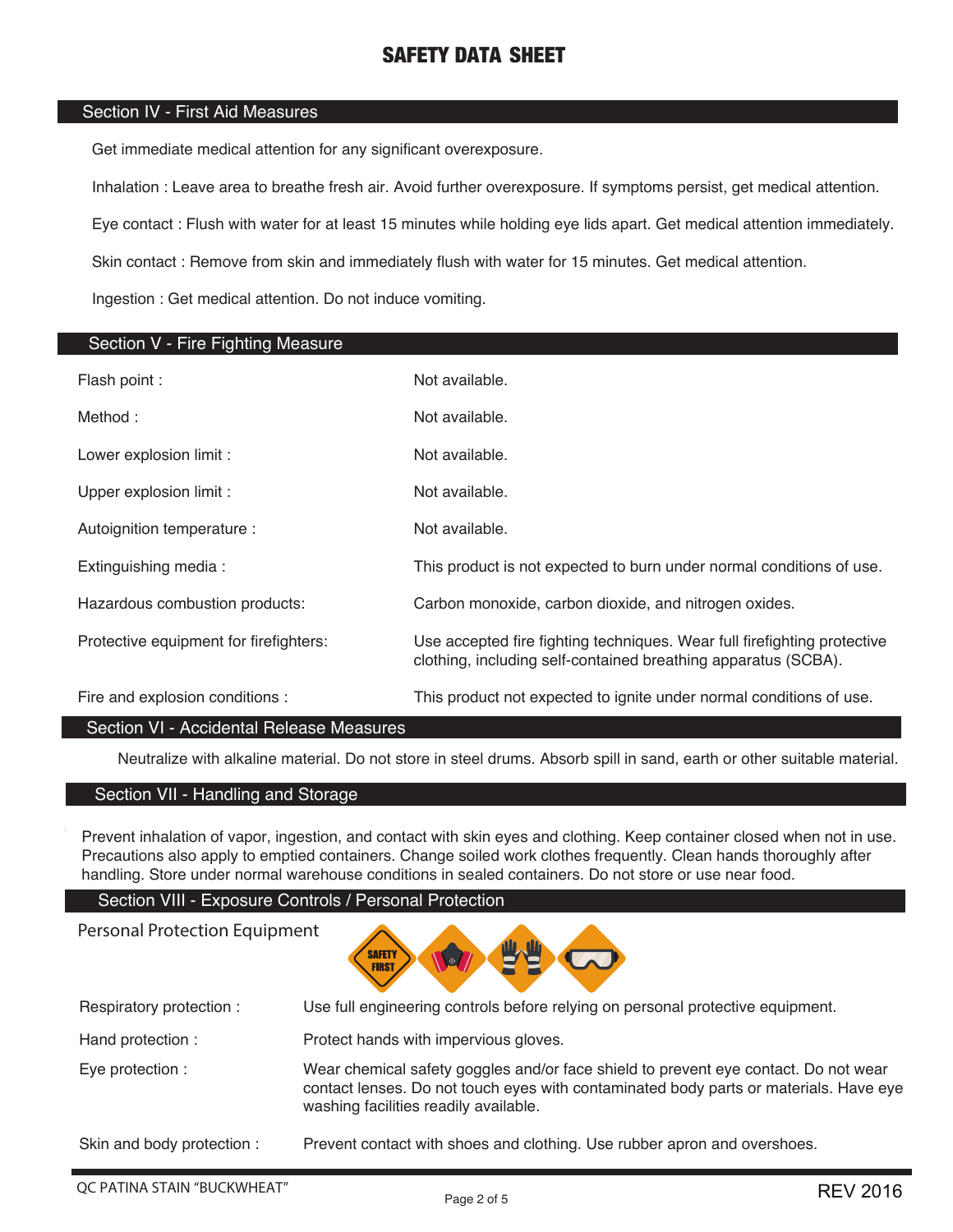| Section VIII - Exposure Controls / Personal Protection |                                                                                                               |  |
|--------------------------------------------------------|---------------------------------------------------------------------------------------------------------------|--|
| Protective measures :                                  | Use professional judgment in the selection, care, and use.                                                    |  |
| Engineering measures:                                  | Not required under normal conditions of use. Use local exhaust when the general ventilation<br>is inadequate. |  |

**Work/Hygiene Practices**

**Exercise stringent hygiene practices to minimize exposure. If contact occurs, wash any body part with soap and water immediately. Wash hands after use, and before eating, drinking or smoking.**

| <b>Chemical Name:</b>                         | <b>CAS Number:</b> |                  | Regulatión:       | Limit:  | Form: |
|-----------------------------------------------|--------------------|------------------|-------------------|---------|-------|
| Ferrous Chloride                              | 7758-94-3          |                  | <b>ACGIH TWA:</b> | 1 mg/m3 | Fe    |
| Section IX - Physical and Chemical Properties |                    |                  |                   |         |       |
| Form:                                         |                    | Liquid           |                   |         |       |
| Color:                                        |                    | <b>Buckwheat</b> |                   |         |       |
| Odor:                                         |                    | Pungent          |                   |         |       |
| pH:                                           |                    | $<$ 1            |                   |         |       |
| Vapour pressure :                             |                    | Not available.   |                   |         |       |
| Vapor density:                                |                    | Not available.   |                   |         |       |
| Melting point/range:                          |                    | Not available.   |                   |         |       |
| Freezing point:                               |                    | Not available.   |                   |         |       |
| Boiling point/range:                          |                    | Not available.   |                   |         |       |
| Water solubility:                             |                    | Not available.   |                   |         |       |
| <b>Specific Gravity:</b>                      |                    | 1.1344           |                   |         |       |
| % Volatile Weight:                            |                    | 78.3 %           |                   |         |       |
| Section X - Reactivity / Estability           |                    |                  |                   |         |       |

**Substances to avoid : Metal.Strong bases.Oxidizing agents.**

**Stability : Stable**

**Hazardous polymerization : Will not occur.**

# Section XI - Toxicological Information

**Hydrogen chloride, CAS-No.: 7647-01-0 Acute oral toxicity (LD-50 oral) 900 mg/kg ( Rabbit ) Acute inhalation toxicity (LC-50) 3,124 mg/l for 1 h ( Rat ) 1,108 mg/l for 1 h ( Mouse ) Acute dermal toxicity (LD-50 dermal) 1,449 mg/kg ( Mouse )**

#### Section XII - Ecological Information

**No Data Available**

#### Section XIII - Disposal Considerations

**Dispose of contents / Container in accordance with aplicable local / State / Federal Regulation** This classification applies only to the material as it was originally produced. **Disposal Method : Subject to hazardous waste treatment, storage, and disposal requirements under RCRA. Recycle or incinerate waste at EPA approved facility or dispose of in compliance with federal, state and local regulations.**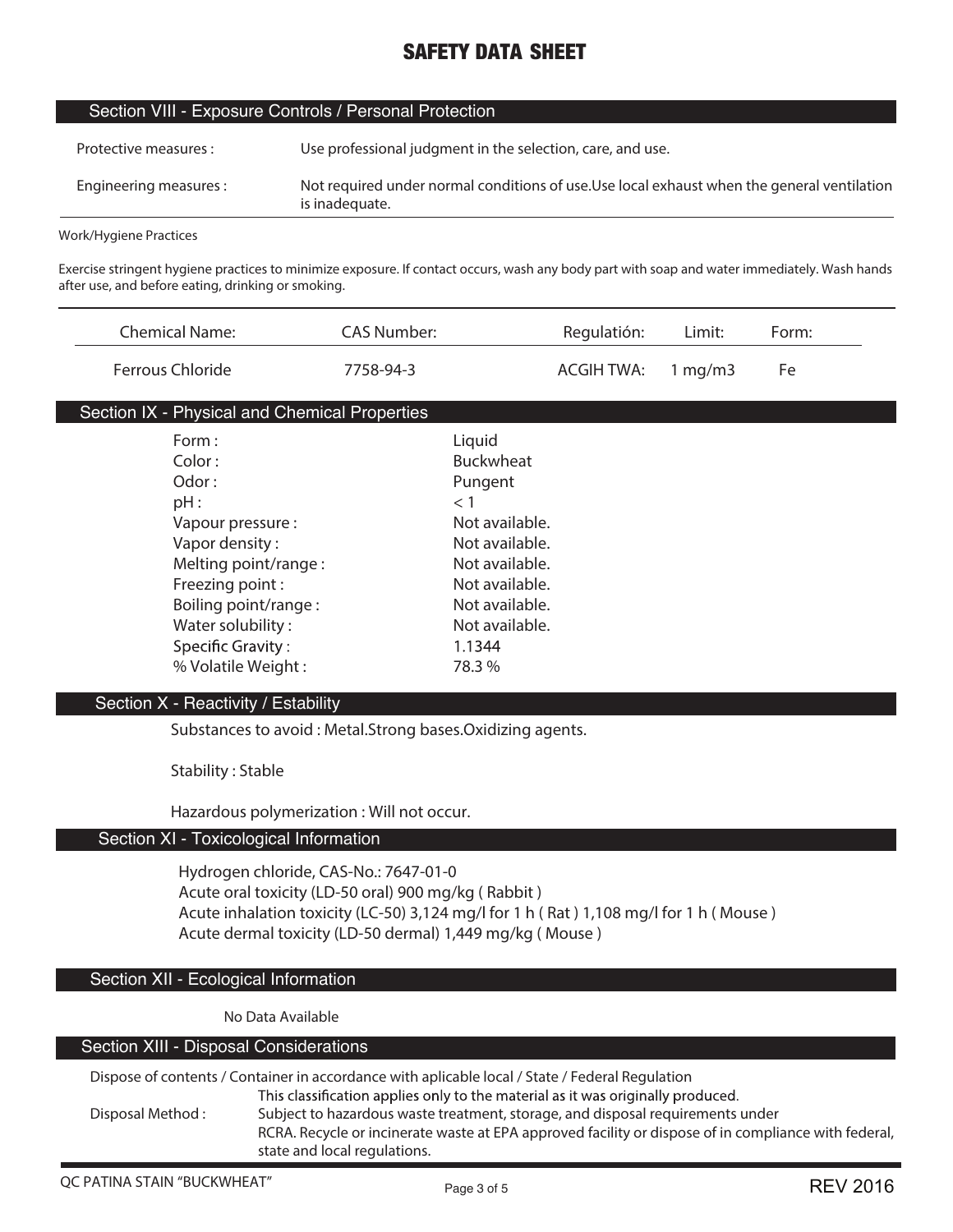## Section XIV - Transportation / Shipping Data

| CFR / DOT:           | UN3264, Corrosive liquid, acidic, inorganic, n.o.s. (Hydrochloric Acid), 8, PG III |
|----------------------|------------------------------------------------------------------------------------|
| TDG:                 | UN3264, CORROSIVE LIQUID, ACIDIC, INORGANIC, N.O.S. (Hydrochloric Acid), 8, PG III |
| IMDG:                | UN3264, CORROSIVE LIQUID, ACIDIC, INORGANIC, N.O.S. (Hydrochloric Acid), 8, PG III |
| Further Information: | The above shipping description.                                                    |

# Section XV - Regulatory Information

### **North American Inventories:**

**All components are listed or exempt from the TSCA inventory. This product or its components are listed on, or exempt from the Canadian Domestic Substances List.**

**U.S. Federal Regulations:**

**SARA 313 Components : Hydrogen chloride CAS: 7647-01-0**

**SARA 311/312 Hazards : Acute Health Hazard OSHA Hazardous Components : Ferrous Chloride CAS: 7758-94-3 Hydrogen chloride CAS: 7647-01-0**

**OSHA Status: Considered hazardous based on the following criteria: OSHA Flammability : Not Regulated Regulatory VOC (less water and exempt solvent) : 0 g/l VOC Method 310 : 0 %**

**U.S. State Regulations:**

| MASS RTK Components: |                   |                |  |
|----------------------|-------------------|----------------|--|
|                      | Ferrous Chloride  | CAS: 7758-94-3 |  |
|                      | Hydrogen chloride | CAS: 7647-01-0 |  |
| Penn RTK Components: |                   |                |  |
|                      | Water             | CAS: 7732-18-5 |  |
|                      | Ferrous Chloride  | CAS: 7758-94-3 |  |
|                      | Hydrogen chloride | CAS: 7647-01-0 |  |
| NJ RTK Components:   |                   |                |  |
|                      | Water             | CAS: 7732-18-5 |  |
|                      | Ferrous Chloride  | CAS: 7758-94-3 |  |
|                      | Hydrogen chloride | CAS: 7647-01-0 |  |

**Components under California Proposition 65: None known.**